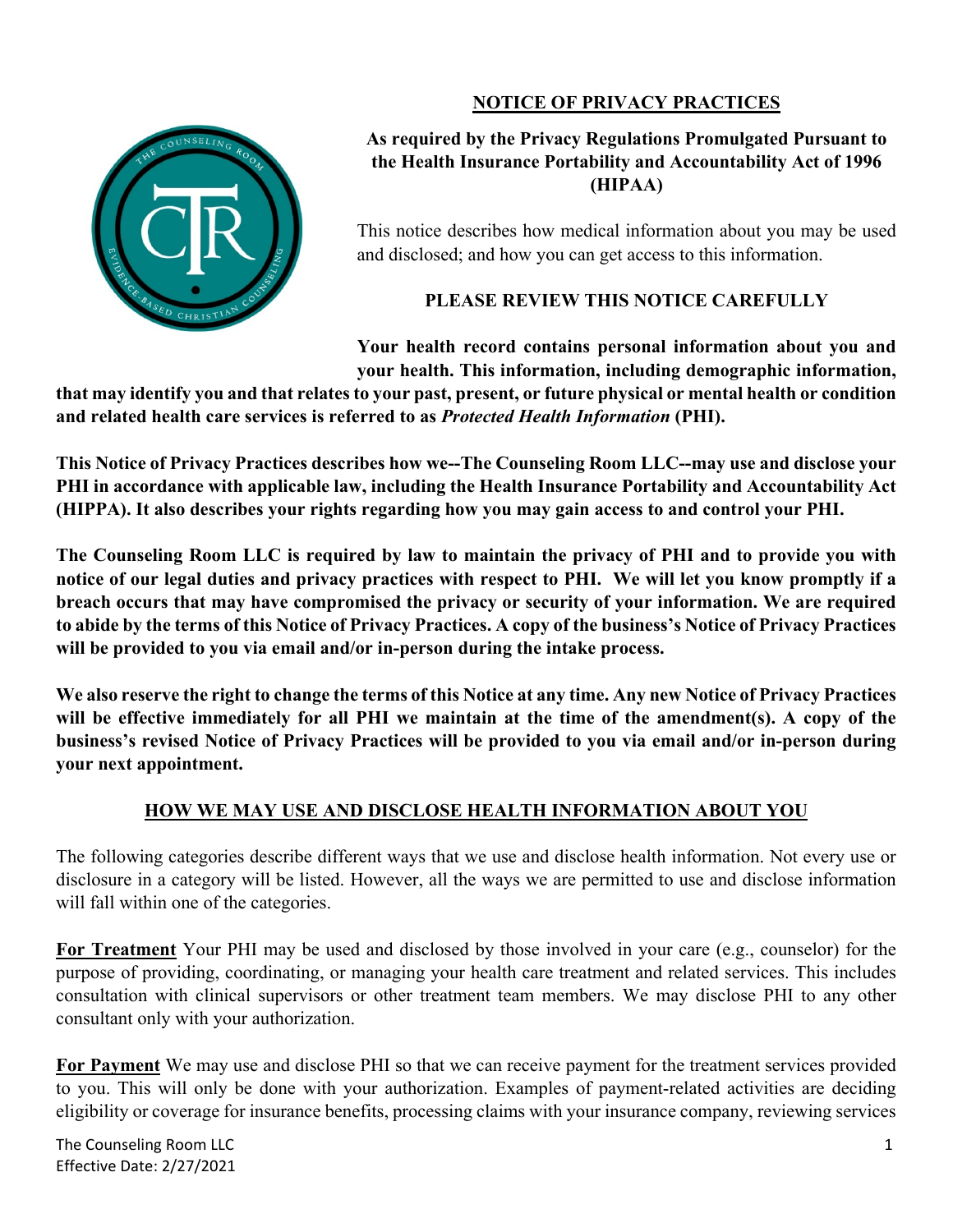provided to you to determine medical necessity, or undertaking utilization review activities. If it becomes necessary to use collection processes due to lack of payment for services, we will only disclose the minimum amount of PHI necessary for the purposes of collection.

**For Health Care Operations** We may use or disclose, as needed, your PHI to support business related activities of The Counseling Room LLC. These activities include, but are not limited to, quality assessments, employee reviews, and licensing. For example, we may share your PHI with third parties that perform various businessrelated activities (e.g., billing or typing services) provided we have a written contract with the third parties that require them to safeguard the privacy of your PHI. In the case of training or teaching purposes, PHI will be disclosed only with your authorizations.

**As Required by Law** Under the law, we must disclose your PHI to you upon request. In addition, we must make disclosures to the Secretary of the U.S. Department of Health and Human Services for the purpose of investigating or determining our compliance with the requirements of the Privacy Rule.

**For Research** PHI may only be disclosed after a special approval process or with your authorization.

**With Verbal Permission** We may also use or disclose your information to family members that are directly involved in your treatment with your verbal permission.

**To Conduct Business with Associated Companies** When we conduct business with associate companies, such an answering service or delivery service, the companies are given only enough information to provide services to you. No medical/mental health information is shared.

# **DISCLOSURES THAT DO NOT REQUIRE AUTHORIZATION**

Following is a list of situational categories in which PHI uses and disclosures are permitted by HIPPA without your authorization:

- 1. **Child or Elder Abuse or Neglect:** We may disclose your PHI to a state or local agency that is authorized by law to receive reports of child or elderly abuse or neglect.
- 2. **Judicial and Administrative Proceedings:** We may disclose your PHI pursuant to a subpoena (with your written consent), court order, administrative order, or similar process.
- 3. **Deceased Patients:** We may disclose PHI regarding deceased patients as mandated by state law, or to a family member or friend that was involved in your care or payment for care prior to death, based on your prior consent. A release of information regarding deceased patients may be limited to an executor or administrator of a deceased person's estate or the person identified as the next-of-kin. PHI of persons that have been deceased for than fifty (50) years is not protected under HIPPA.
- 4. **Medical Emergencies:** We may use or disclose your PHI in situations deemed as a medical emergency to medical personnel only to prevent serious harm.
- 5. **Family Involvement in Care:** We may disclose information to close family members or friends directly involved in your treatment based on your prior consent or as necessary to prevent serious harm.

The Counseling Room LLC 2 Effective Date: 2/27/2021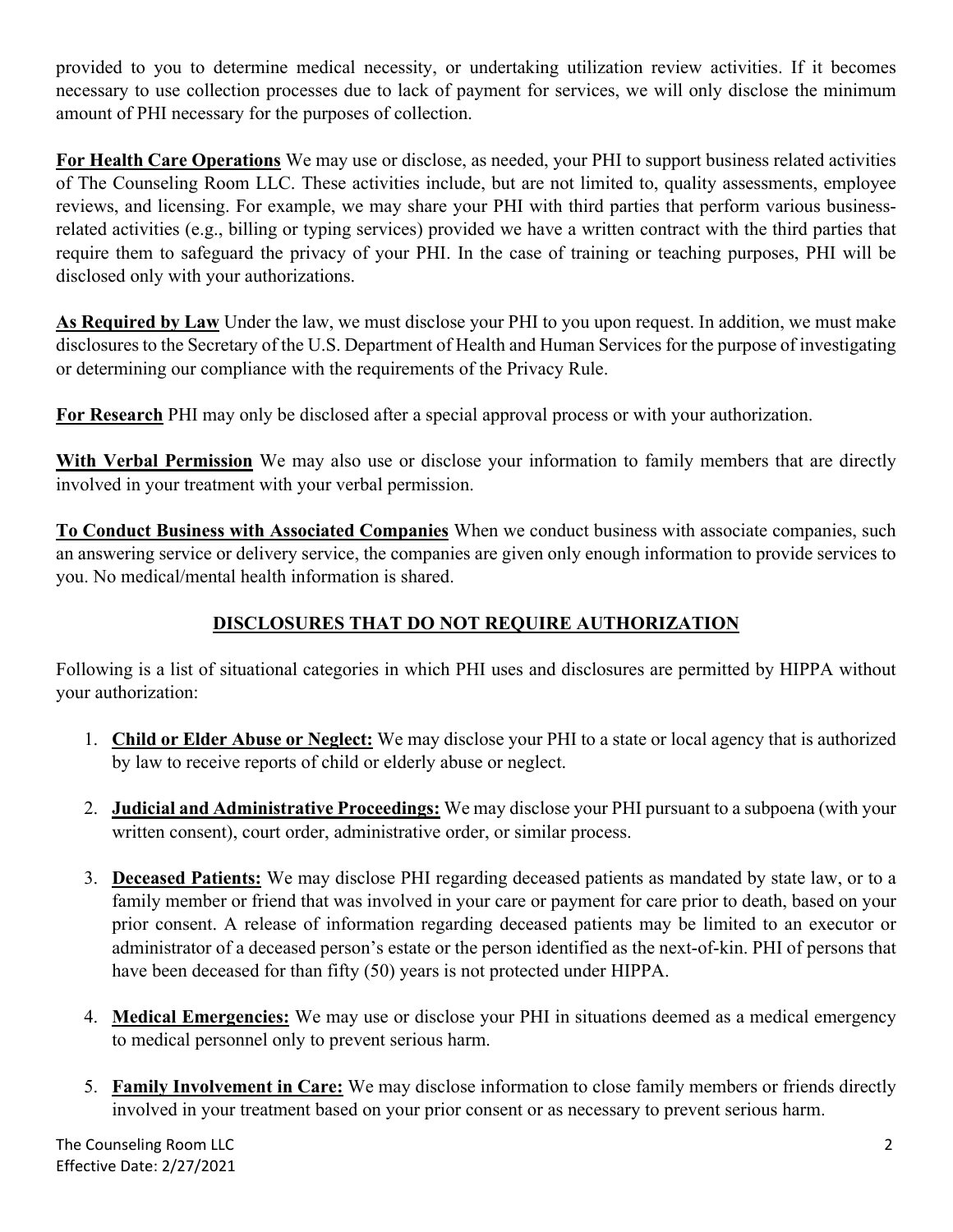- 6. **Health Oversight:** If required, we may disclose PHI to a health oversight agency for activities authorized by law, such as audits, investigations, and inspections.
- 7. **Law Enforcement:** We may disclose PHI to a law enforcement official as required by law, in compliance with a subpoena (with your written consent), court order, administrative order, or similar document, for the purpose of identifying a suspect, material witness or missing person, in connection with the victim of a crime, in connection with a deceased person, in connection with the reporting of a crime in an emergency, or in connection with a crime on the premises.
- 8. **Specialized Government Functions:** We may review requests for your PHI from U.S. military command authorities (if you have served as a member of the armed forces), authorized officials for national security, and the Department of State for medical suitability determinations. After reviewing the requests, we may then disclose your PHI based on your written consent, mandatory disclosure laws, and/or the need to prevent serious harm.
- 9. **Public Health:** If required, we may use or disclose your PHI for mandatory public health activities to a public health authority that is authorized by law to collect or receive such information for the purpose of preventing or controlling disease, injury, or disability. If directed by that public health authority, we may also use or disclose your PHI to a government agency that is collaborating with the public health authority.
- 10. **Public Safety:** If necessary, we may disclose your PHI to prevent or lessen a serious and imminent threat to the health or safety of a person or the public. The PHI will be disclosed only to a person or persons reasonably able to prevent or lessen the threat, including the target of the threat.

# **YOUR RIGHTS REGARDING YOUR PHI**

Below are your rights regarding the PHI we maintain about you:

1. **Right of Access to Inspect and Copy** You have the right to inspect and copy PHI that is maintained in a "designated record set." A designated record set contains mental/medical and billing records and any other records that are used to make decisions about your treatment. You may also request that a copy of your PHI be provided to another person.

Your right to inspect and copy PHI will be restricted only in situations where there is compelling evidence that access would cause serious harm to you.

By law, information contained in the separately maintained psychotherapy notes is not permitted to be inspected and copied by you nor anyone else.

2. **Right to Amend** If you feel the PHI we have about you is incorrect or incomplete, you may ask us to amend the information. However, we are not required by law to agree to the requested amendment(s). If your request for an amendment is denied, you have the right to file a statement of disagreement with The Counseling Room LLC. We may then prepare a rebuttal to your statement and will provide you with a